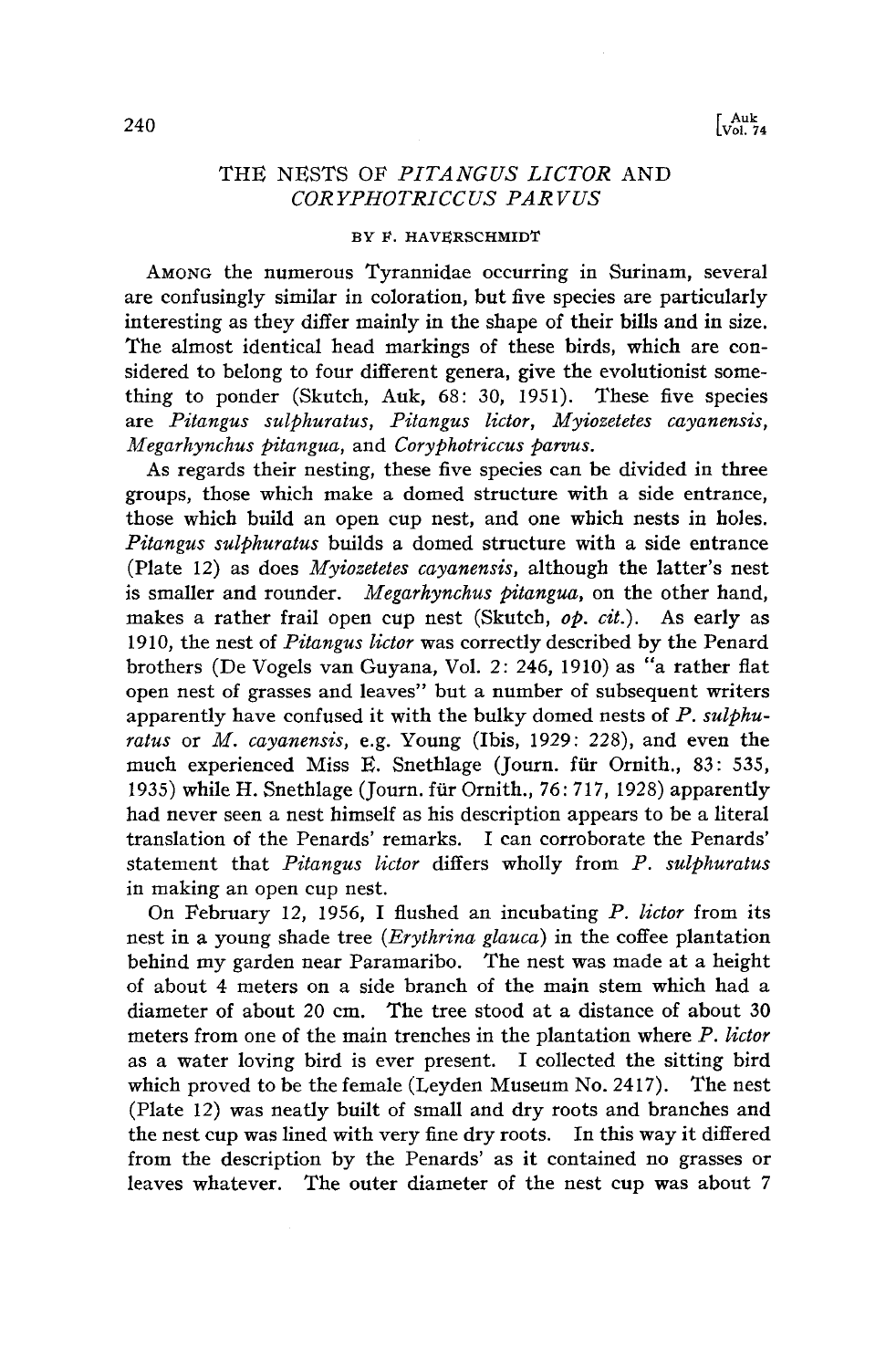

**NESTS OF THE DERBY AND LICTOR FLYCATCHERS IN SURINAM.** (Above) Nest of **Pitangus sulphuratus at Zanderij, February 26, 1950. (Be/ow) Nest of P. lictor at Paramaribo, February 12, 1956. Photographs by F. Hayerschmidt.**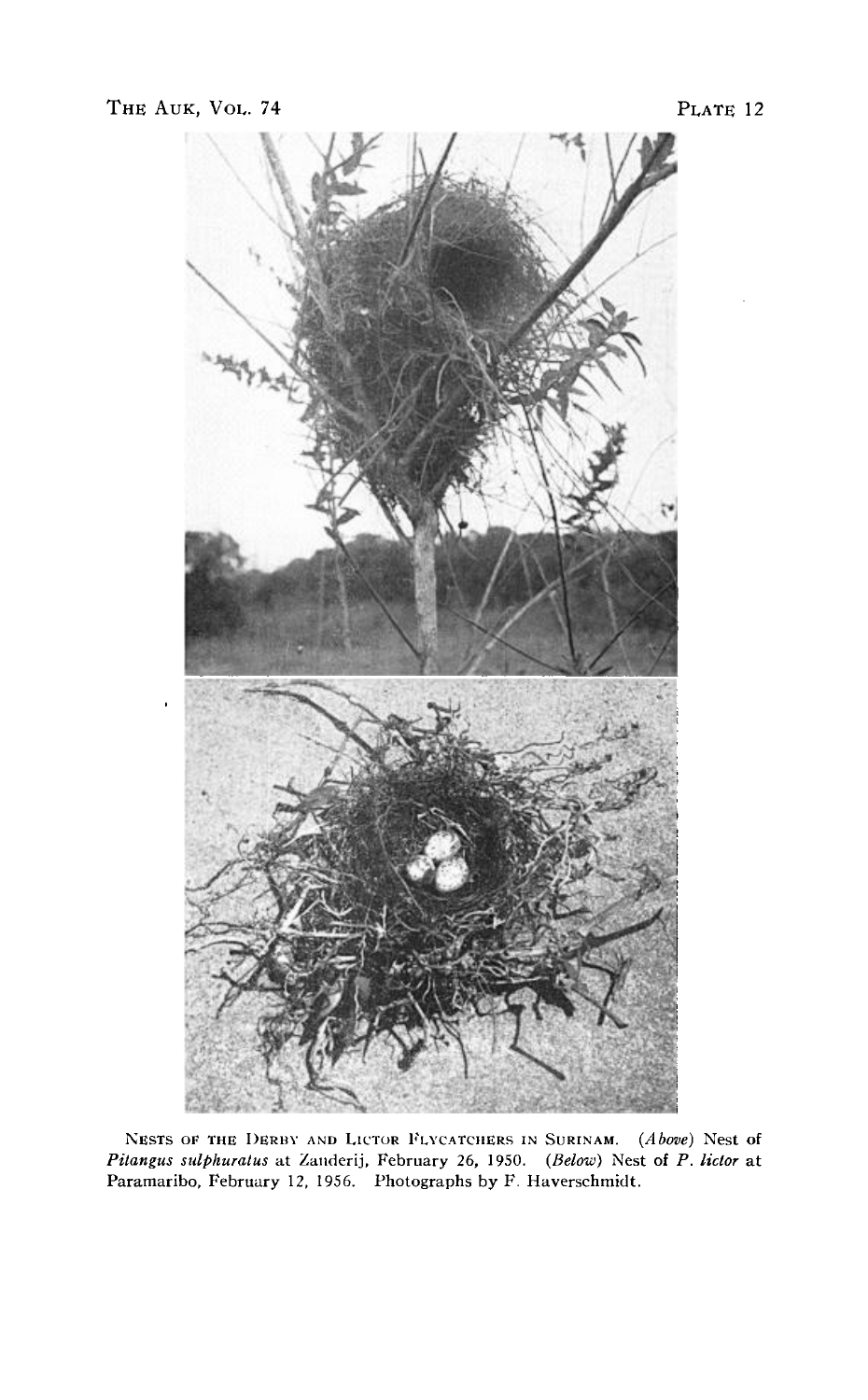

NESTING OF THE WHITE-RINGED FLYCATCHER (Coryphotriccus parvus) AT ZANDERIJ, SURINAM, SEPTEMBER 2, 1956. (Above) Nest tree (arrow indicates nest hole). (Below) Nest and egg in opened hole. Photographs by F. Haverschmidt.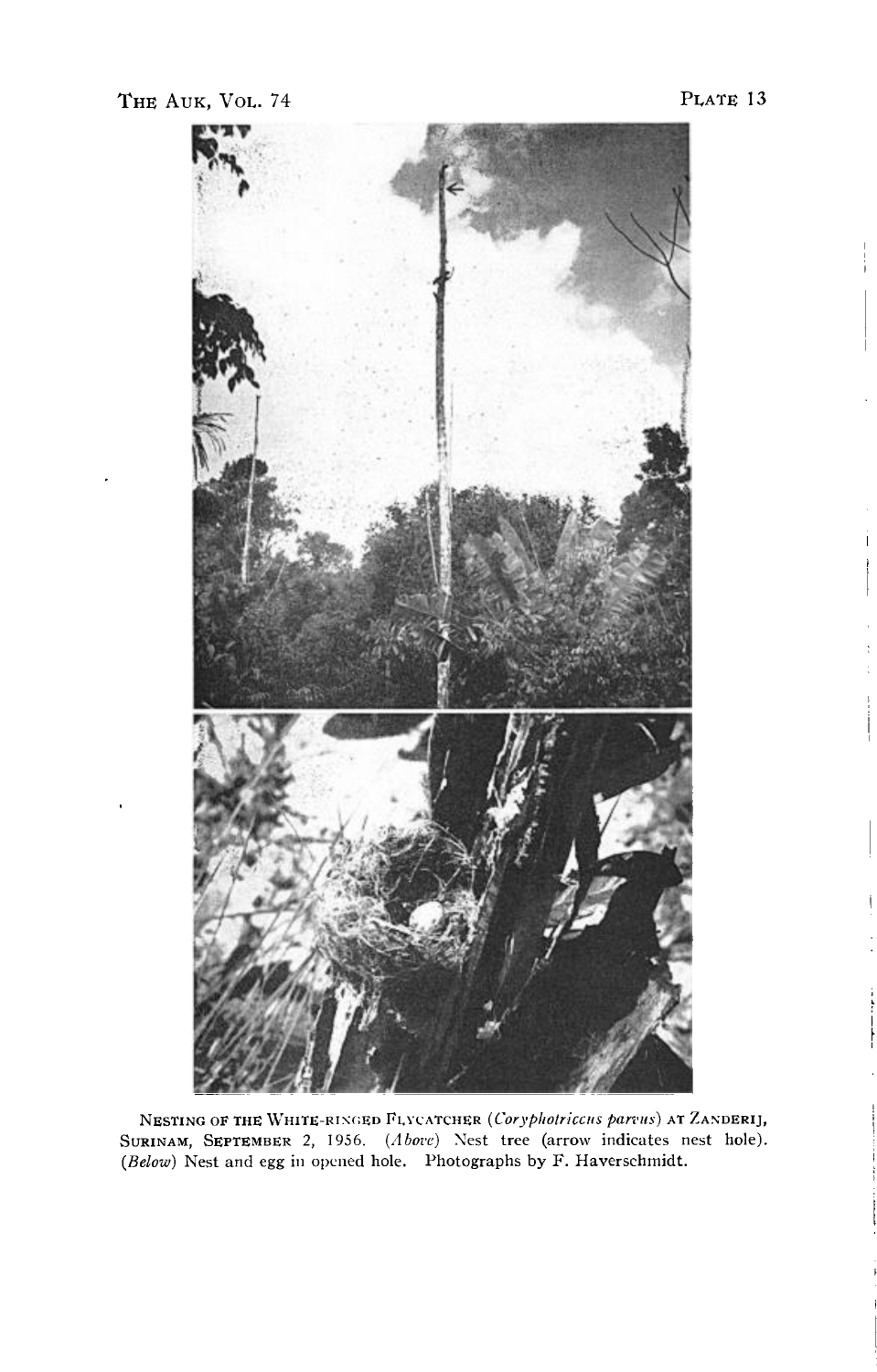**cm., its depth 3 cm. The clutch consisted of three incubated eggs, which on a creamy white ground color had a great many violet spots**  and blotches forming a broad ring around the large end. **measurements were: 19 X 15.1; 19.5 X 15.1; and 18.9 X 15 mm.** 

**Pitangus lictor is a common bird in the coastal area of Surinam, but it has a definitely more restricted habitat than P. sulphuratus, M. cayanensis, or M. pitangua, being almost wholly confined to the neighborhood of water (the edge of the mangroves; along creeks and trenches, provided these are lined, or even better, overgrown with shrubbery, bushes, and trees). Here it likes to sit on branches overhanging the water or on stakes and roots in the water, indeed very much like a kingfisher.** 

**Now that it is shown that P. sulphuratus and P. lictor are so utterly different in their nesting one wonders whether these two species- in fact the only two of the genus Pitangus--are really so closely related as to warrant their inclusion in the same genus.** 

**Coryphotriccus parvus is the rarest of the five species mentioned, Hellmayr (Field Mus. Nat. Hist. Publ. 242. Zool. Set. 13, Part V.**  *Tyrannidae:* **136) did not even list it for Surinam. my first specimen near Albina (Marowijne District on September 5,**  Now that I know its call note I am convinced that it is not **rare but hitherto overlooked because of its strong resemblance to M. cayanensis from which it differs by a much stronger bill and a yellow instead of a white throat. Furthermore, it has apparently a restricted habitat for I only found it on sandy soil in second growth provided with some tall, dead trees, which it uses as singing posts and where it nests in holes.** 

**I could find nothing about its nest and eggs in the literature available to me. On July 22, 1956, I observed one of these flycatchers uttering its call note from the top of a dead tree standing among second growth at Negerkreek (Marowijne District). After a short while it clung woodpecker-fashion to the stem of the tree as though**  inspecting a hole, but I did not see a hole in the tree. **the bird, which proved to be a male with greatly enlarged testes (No. 2624, Leyden Museum).** 

**On September 2, 1956, I heard the unmistakable notes of Coryphotriccus parvus among second growth on sandy soil near Zanderij (about 50 km. due south of Paramaribo) in a habitat strikingly similar to that at Negerkreek. Suddenly I saw a bird disappear into an old woodpecker hole near the top in a tall dead tree (Plate 13) while a second bird alighted on the top of a tree near by. ! tapped against**  the tree, and the bird left the hole to return after a short time.